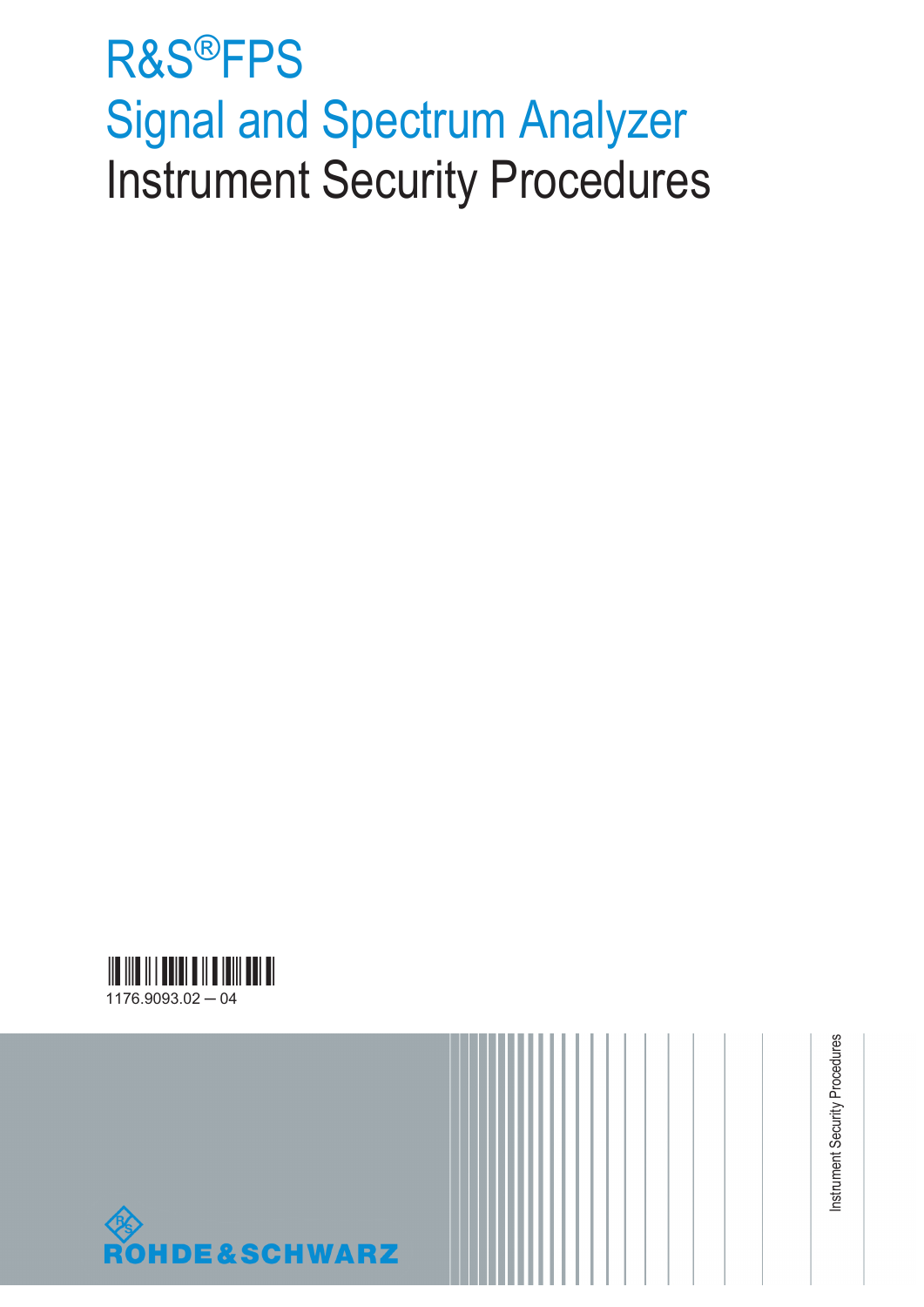### **Contents**

| 4 Types of Memory and Information Storage in the R&S FPS3 |  |
|-----------------------------------------------------------|--|
|                                                           |  |
|                                                           |  |

### 1 Overview

In many cases, it is imperative that the R&S FPS Signal and Spectrum Analyzers are used in a secured environment. Generally these highly secured environments do not allow any test equipment to leave the area unless it can be proven that no user information leaves with the test equipment. Security concerns can arise when devices need to leave a secured area e.g. to be calibrated or serviced.

This document describes the types of memory and their usage in the R&S FPS. It provides a statement regarding the volatility of all memory types and specifies the steps required to declassify an instrument through memory clearing or sanitization procedures. These sanitization procedures are designed for customers who need to meet the requirements specified by the US Defense Security Service (DSS).

# 2 Instrument Models Covered

| <b>Product name</b> | Order number |  |  |
|---------------------|--------------|--|--|
| R&S FPS4            | 1319.2008.04 |  |  |
| R&S FPS7            | 1319.2008.07 |  |  |
| R&S FPS13           | 1319.2008.13 |  |  |
| R&S FPS30           | 1319.2008.30 |  |  |
| R&S FPS40           | 1319.2008.40 |  |  |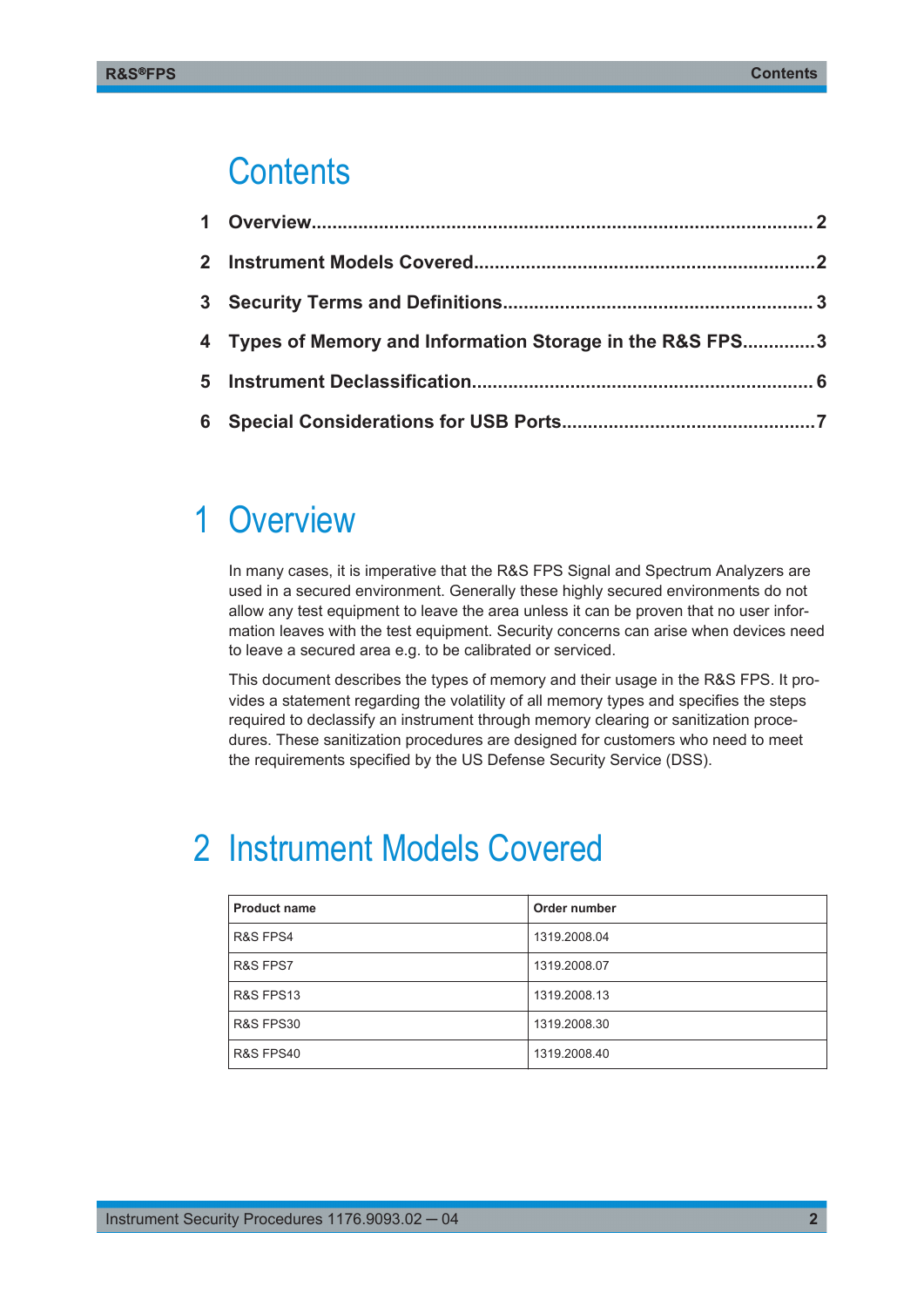## <span id="page-2-0"></span>3 Security Terms and Definitions

#### **Clearing**

The term "clearing" is defined in Section 8-301a of DoD 5220.22-M, "National Industrial Security Program Operating Manual (NISPOM)". Clearing is the process of eradicating the data on media so that the data can no longer be retrieved using the standard interfaces on the instrument. Therefore, clearing is typically used when the instrument is to remain in an environment with an acceptable level of protection.

#### **Sanitization**

The term "sanitization" is defined in Section 8-301b of DoD 5220.22-M, "National Industrial Security Program Operating Manual (NISPOM)". Sanitization is the process of removing or eradicating stored data so that the data cannot be recovered using any known technology. Instrument sanitization is typically required when an instrument is moved from a secure to a non-secure environment, such as when it is returned for service of calibration.

The memory sanitization procedures described in this document are designed for customers who need to meet the requirements specified by the US Defense Security Service (DSS). These requirements are specified in the "Clearing and Sanitization Matrix" in Section 14.1.16 of the ISFO "Manual for the Certification and Accreditation of Classified Systems under the NISPOM".

#### **Instrument declassification**

The term "instrument declassification" refers to procedures that must be undertaken before an instrument can be removed from a secure environment, for example when the instrument is returned for calibration. Declassification procedures include memory sanitization or memory removal, or both. The declassification procedures described in this document are designed to meet the requirements specified in DoD 5220.22-M, "National Industrial Security Program Operating Manual (NISPOM)", Chapter 8.

### 4 Types of Memory and Information Storage in the R&S FPS

The Signal and Spectrum Analyzer contains various memory components.

The following table provides an overview of the memory components that are part of your instrument. For a detailed description regarding type, size, usage and location, refer to the subsequent sections.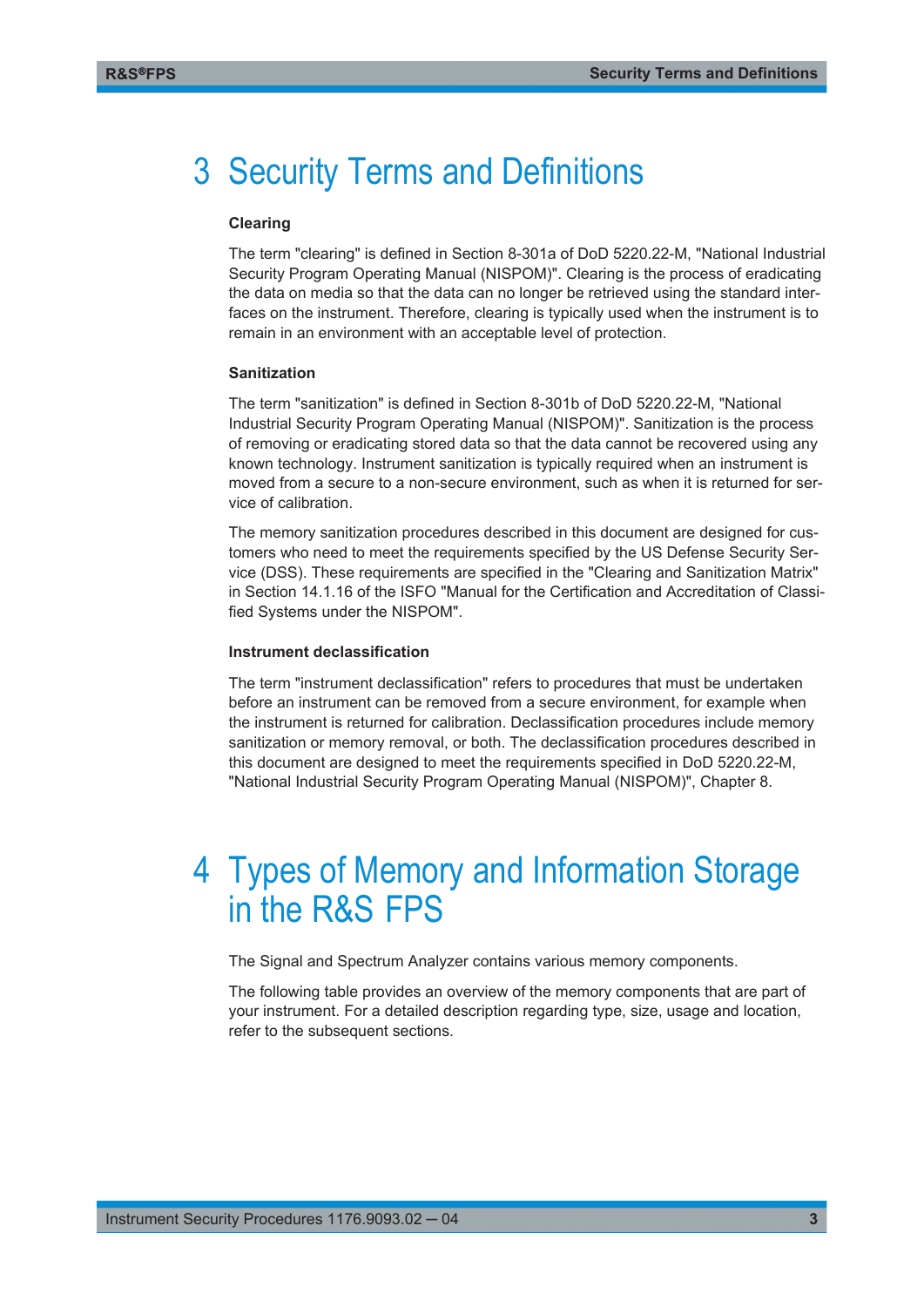Volatile Memory

| <b>Memory type</b>                                                                | <b>Size</b> | <b>Content</b>                                                                                                                                                                                                                            | <b>Volatility</b> | User<br>Data | Sanitization<br>procedure       |
|-----------------------------------------------------------------------------------|-------------|-------------------------------------------------------------------------------------------------------------------------------------------------------------------------------------------------------------------------------------------|-------------------|--------------|---------------------------------|
| <b>SDRAM (CPU</b><br>board)                                                       | 16 Gbyte    | Temporary information stor-<br>age for operating system and<br>instrument firmware                                                                                                                                                        | Volatile          | Yes          | Turn off instru-<br>ment power  |
| SDRAM/DDR3<br>(detector board)                                                    | 2 Gbyte     | Measurement data                                                                                                                                                                                                                          | Volatile          | Yes          | Turn off instru-<br>ment power  |
| 16 Mbyte<br><b>EEPROM</b><br>$\bullet$<br>(board assem-<br>٠<br>bly)<br>$\bullet$ |             | Hardware information:<br>Serial number<br>Product options<br>Calibration correction<br>data                                                                                                                                               | Non-volatile      | <b>No</b>    | None required<br>(no user data) |
| Flash (CPU<br>board)                                                              | 8 Mbyte     | <b>BIOS</b>                                                                                                                                                                                                                               | Non-volatile      | <b>No</b>    | None required<br>(no user data) |
| Solid-State<br>Drive (SSD)<br>(removable)                                         | Variable    | Operating system<br>٠<br>Instrument firmware and<br>$\bullet$<br>firmware options with<br>license keys<br>Instrument states and<br>$\bullet$<br>setups<br>Trace data<br>٠<br>Limit lines, transducer<br>٠<br>tables<br>Screen images<br>٠ | Non-volatile      | Yes          | Remove SSD<br>from instrument   |

### **4.1 Volatile Memory**

The volatile memory in the instrument does not have battery backup. It loses its contents as soon as power is removed from the instrument. The volatile memory is not a security concern.

Removing power from this memory meets the memory sanitization requirements specified in the "Clearing and Sanitization Matrix" in Section 5.2.5.5.5 of the ISFO Process Manual for the Certification and Accreditation of Classified Systems under the NIS-POM.

#### **SDRAM**

The SDRAM on the CPU board has a size of 16 Gbyte and contains temporary information storage for operating system and instrument firmware. The SDRAM loses its memory as soon as power is removed.

**Sanitization procedure:** Turn off instrument power

#### **SDRAM/DDR3**

The SDRAM/DDR3 on the detector board has a size of 2 Gbyte and contains measurement data. It loses its memory as soon as power is removed.

**Sanitization procedure:** Turn off instrument power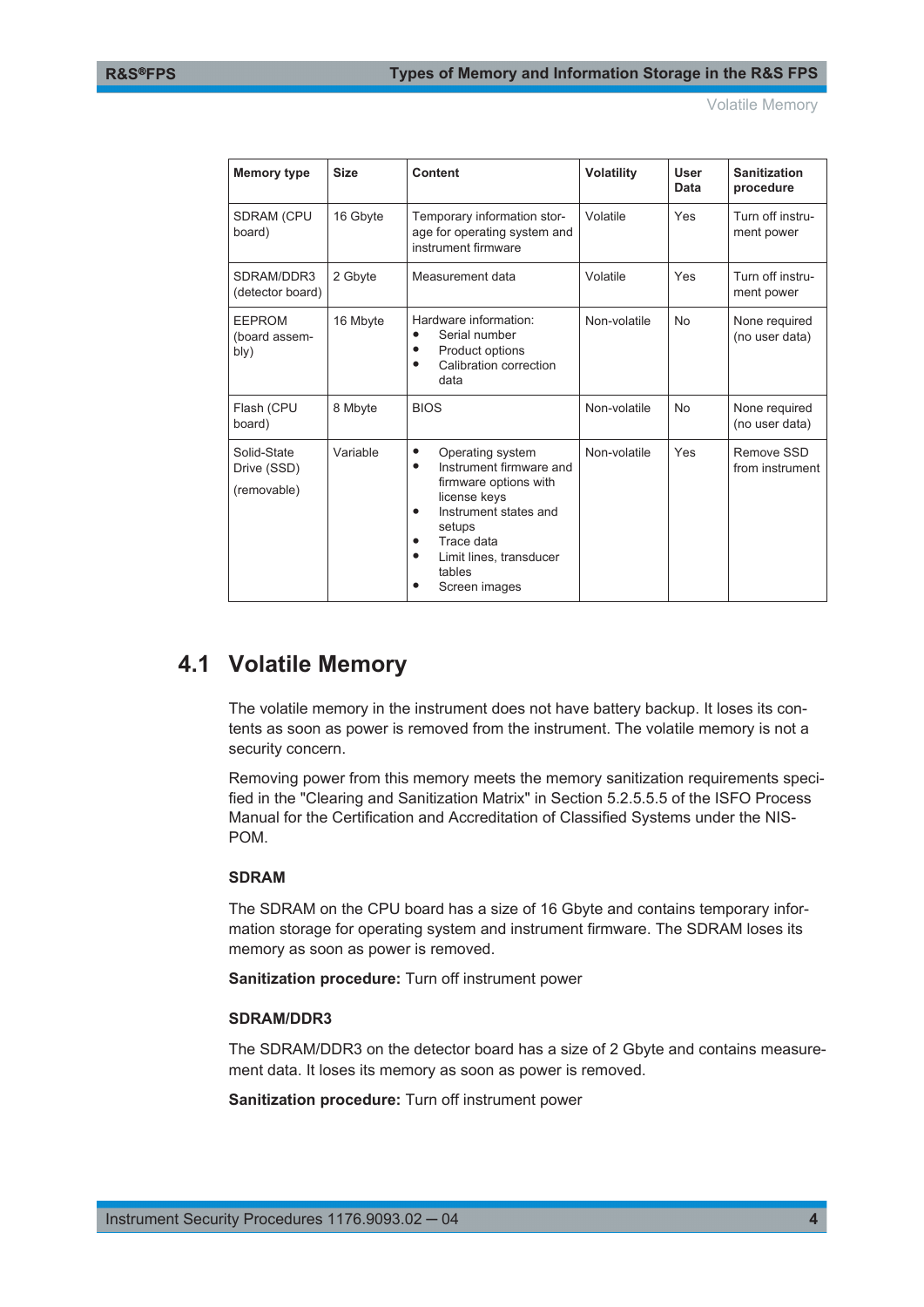### **4.2 Non-Volatile Memory**

The R&S FPS contains various non-volatile memories. Out of these, only the removable Solid-State Drive (SSD) contains user data. The SSD can be physically removed from the R&S FPS and left in the secure area.

All non-volatile memories of the R&S FPS are not a security concern.

#### **EEPROM**

Each board assembly in the R&S FPS Signal and Spectrum Analyzer has one serial EEPROM device with a size of up to 16 Mbyte. It contains information related to the installed hardware, such as board serial number, product options and calibration correction data. The EEPROM does not hold user data nor can the user access the EEPROM storage.

**Sanitization procedure:** None required (no user data)

#### **Flash**

The CPU board of the R&S FPS Signal and Spectrum Analyzer has one 8 Mbyte of Flash memory. It contains the BIOS. The Flash memory does not hold user data nor can the user access the Flash memory.

**Sanitization procedure:** None required (no user data)

#### **Solid-State Drive (SSD)**

The removable SSD is located on the rear of the R&S FPS. Its size depends on the model you have ordered.

The SSD is used to store:

- **Operating system**
- Instrument firmware and firmware options (measurement personalities) with option license keys
- Instrument states and setups
- **Trace data**
- Limit lines, transducer tables
- Screen images

The SSD holds user data and is non-volatile. Hence, user data is not erased when power is removed from the instrument.

The removable SSD can be removed from the Signal and Spectrum Analyzer to make sure that no user data is stored within the Signal and Spectrum Analyzer. This can be done without opening the instrument.

If you are using the optional Secure User Mode, the SSD is write-protected and does not contain permanent user data. In that case, no sanitization procedure is required.

The R&S FPS, equipped with the removable SSD, addresses the needs of customers working in highly sensitive areas.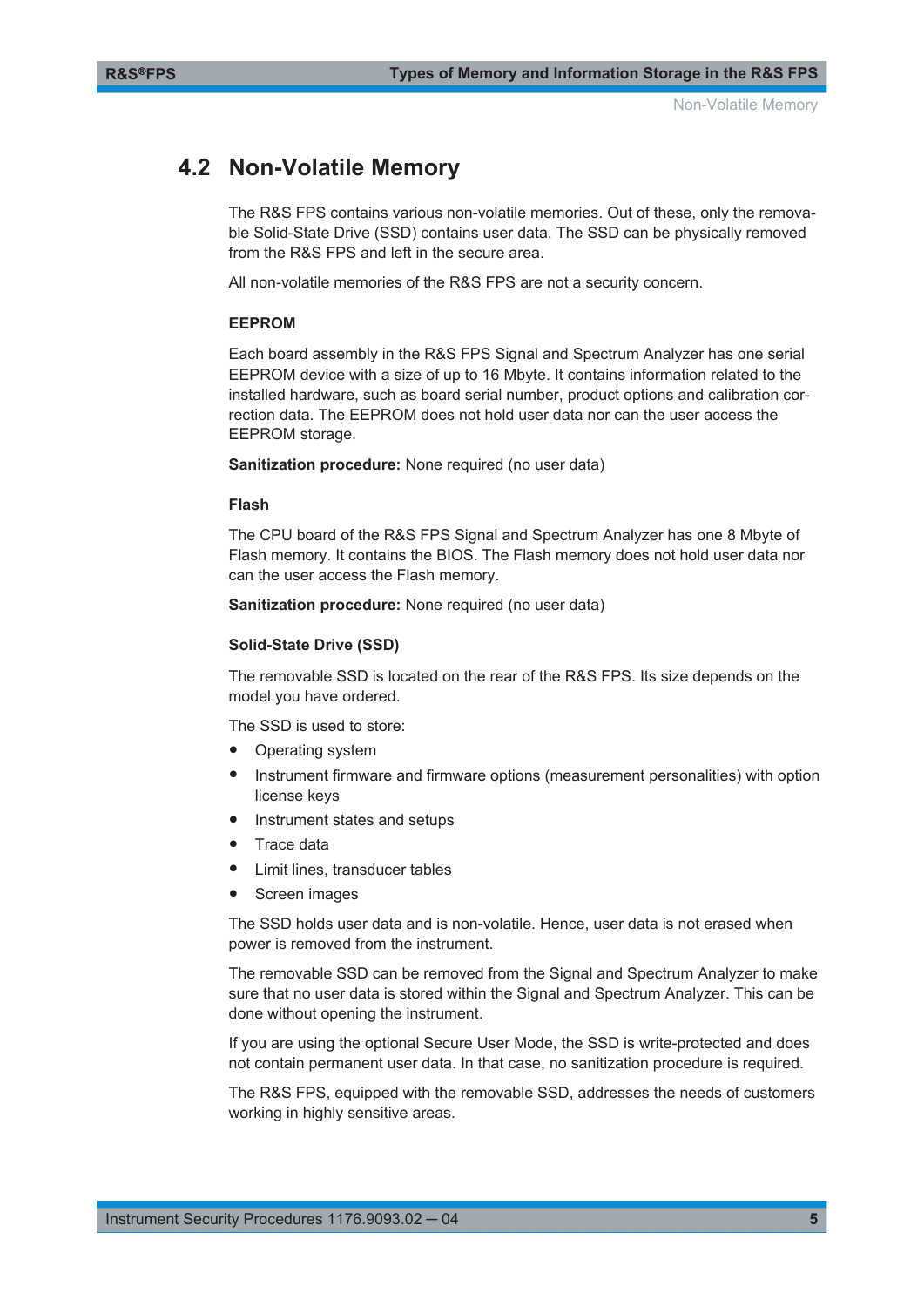<span id="page-5-0"></span>**Sanitization procedure:** Remove SSD from instrument

### 5 Instrument Declassification

Before you can remove the Signal and Spectrum Analyzer from a secured area (for example to perform service or calibration), all classified user data needs to be removed. You can declassify the Signal and Spectrum Analyzer as follows:

- 1. Turn off the Signal and Spectrum Analyzer. This will sanitize the volatile memory.
- 2. To remove the classified Solid-State Drive (containing user data), perform the following steps:
	- a) Locate the SSD.

|  |        |                               | <b>EXPROHDE &amp; SCHWARZ FPS · SIGNAL &amp; SPECTRUM ANALYZER</b> |                                                |                                            |                                                        |                                                |                               |  |
|--|--------|-------------------------------|--------------------------------------------------------------------|------------------------------------------------|--------------------------------------------|--------------------------------------------------------|------------------------------------------------|-------------------------------|--|
|  | $\Box$ | $\mathcal{A}_{\mathcal{C}}$ . | <b>TIJORK</b><br>COMPUTER NAME<br><b>JUBNET</b>                    | FPS40-100005 +<br>192.168.1.1<br>255.255.255.0 | ⇦<br>$\sqrt{2}$<br>$PATE$ $R = 1$<br>$155$ | $\Box$ $\Box$<br>WAIT FOR TRIGGER<br><b>CO</b> WANNING | <b>SSD</b>                                     | / MAX +30 dBm<br><b>RF IN</b> |  |
|  |        | П                             |                                                                    |                                                |                                            |                                                        | SYSTEM DRIVE<br>DO NOT REMOVE DURING OPERATION |                               |  |
|  |        |                               |                                                                    |                                                |                                            |                                                        |                                                |                               |  |

- b) Unscrew the two knurled screws.
- c) Remove the Solid-State Drive at the front of the device.

Following these steps removes all user data from the Signal and Spectrum Analyzer. The Signal and Spectrum Analyzer can now leave the secured area.

These declassification procedures meet the needs of customers working in secured areas.

Once the R&S FPS is outside the secured area, installing a second non-classified removable Solid-State Drive (without any user data) allows the R&S FPS to function properly for service or other needs.

Prior to re-entering the secured area, remove the non-classified removable Solid-State Drive (without the user data). When the R&S FPS is back within the secured area, the original classified removable SSD can be reinstalled.

- To hold classified user data in secure areas, use the removable Solid-State Drive which comes with the instrument.
- To hold non-classified user data in non-secure areas, use a second removable Solid-State Drive (R&S FPS-B18).

#### **Secure User Mode**

If it is not possible to remove the SSD and store it securely, or if users must not obtain knowledge of other user's data, an optional Secure User Mode (R&S FPS-K33, Security Write Protection) is available. In Secure User Mode, the SSD is write-protected so that no information can be written to memory permanently. Data that the R&S FPS nor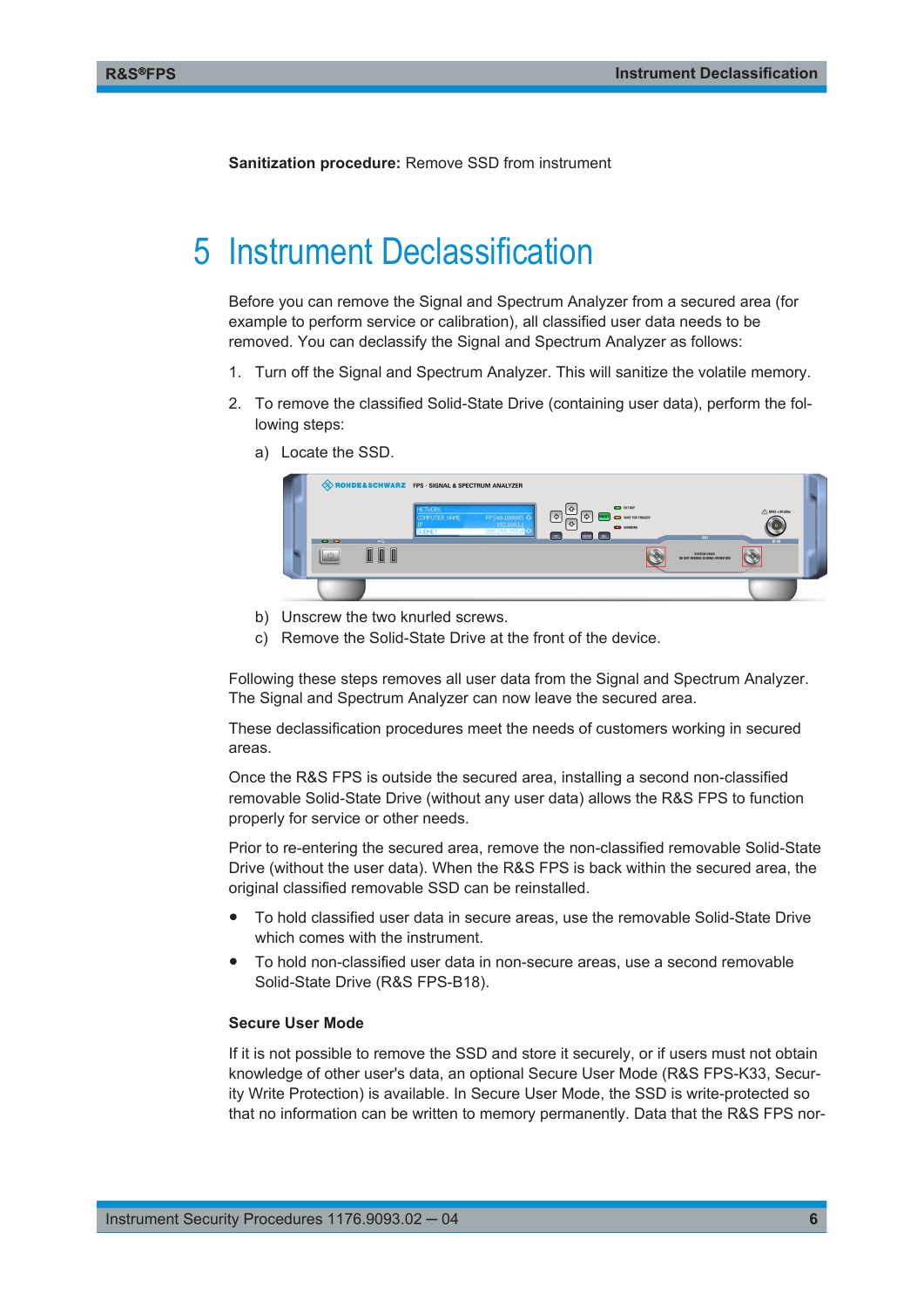<span id="page-6-0"></span>mally stores on the SSD is redirected to volatile memory instead, which is not a security concern.

Data that is stored in volatile memory can be accessed by the user just as in normal operation. However, when the instrument's power is removed, all data in this memory is cleared. Thus, in Secure User Mode, the instrument always starts in a defined, fixed state when switched on.

#### **Validity of instrument calibration after declassification**

Calibration makes sure that measurements comply to government standards. Rohde & Schwarz recommends that you follow the calibration cycle suggested for your instrument.

The R&S FPS stores the adjustment values required to maintain the validity of the calibration on the EEPROM. Therefore, replacing one removable SSD with another does not affect the validity of the instrument calibration.

After exchanging the removable SSD, perform a self-alignment via mini display or remote desktop once:



Note that the instrument has sufficient warm-up time before you perform the self-alignment.

- 1. Usage of R&S FPS mini display: Select "System Commands" and "Selfalign".
- 2. Usage of a remote desktop connection to the R&S FPS: Select "Setup", "Alignment " and "Start Self Alignment".

This function uses the high-stability internal reference generator to produce the temporary adjustment values. Using the permanent and temporary values, the necessary adjustment information is then stored on the removable SSD. Rohde & Schwarz recommends that you perform the self-alignment function once a week.

### 6 Special Considerations for USB Ports

USB ports can pose a security risk in high-security locations. Generally, this risk comes from small USB pen drives, also known as memory sticks or key drives. They can be easily concealed and can quickly read/write several Gbyte of data.

#### **Disabling USB ports for writing user data**

You can disable the write capability on the USB ports of the R&S FPS via a utility software. This utility software is available on the R&S FPS website ([https://www.rohde](https://www.rohde-schwarz.com/manual/r-s-fps-instrument-security-manuals-gb1_78701-54618.html)[schwarz.com/manual/r-s-fps-instrument-security-manuals-gb1\\_78701-54618.html\)](https://www.rohde-schwarz.com/manual/r-s-fps-instrument-security-manuals-gb1_78701-54618.html).